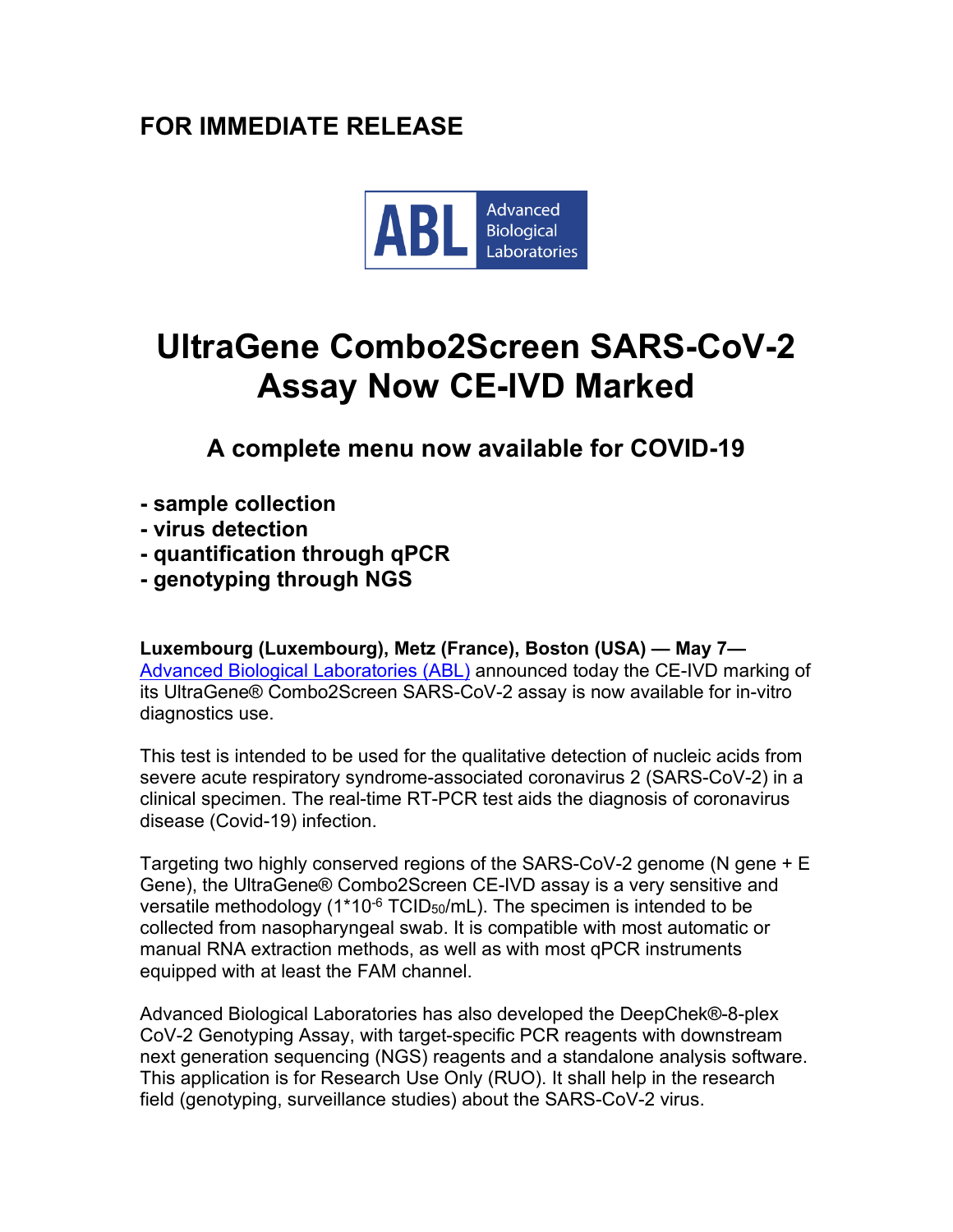"Receiving the CE-IVD mark for our UltraGene® Combo2Screen assay is a major milestone for ABL. It will help additional virology labs perform SARS CoV-2 detection and improve the overall management of patients suffering from COVID-19 disease worldwide," said Dr. Chalom Sayada, CEO of ABL. "Our company is committed to delivering the highest quality products."

"The ABL regulatory team has been rigorous in the verification and validation of our molecular diagnostics application, including the QCMD external quality assessment panel and the external performance validation by the french Covid-19 national reference centre (CNR Lyon)" added Mr. Ronan Boulmé, Governance, Risk and Compliance Manager of the ABL Group. "This diligence increases the quality of our product solutions overall."

To learn more about UltraGene® Combo2Screen SARS-CoV-2 assay, please visit <https://www.ablsa.com/laboratory-applications/ultragene-combo2screen/>

## **About Advanced Biological Laboratories (ABL SA)**

Improving Disease Management

Advanced Biological Laboratories (ABL), S.A., is a diagnostic and medical software company founded in 2000 as a spin-off from CRP-Santé [\(https://www.lih.lu/\)](https://www.lih.lu/) Luxembourg. ABL's products offer to infectious disease clinicians, virology and microbiology laboratories:

- Assays and standalone software systems for accredited laboratories (i.e. ISO 15189), mainly for microbiology applications (related to HIV, Coronavirus, Tuberculosis, HCV, HBV, HPV, CMV, HPV, Flu, 16s RNA…) for clinical genotyping through sequencing (DeepChek®), DNA and RNA detection and quantification (UltraGene®), including powerful downstream analysis software applications fully integrated with knowledge databases and analysis systems for capillary and highthroughput Next Generation Sequencing data.
- Clinical software applications for infectious diseases units
- IT dashboards and clinical database aggregation applications for research and clinical management

ABL took in 2013 the rights to all viral hepatitis B & C related assets from EVIVAR MEDICAL as well as a personalized medicine electronic medical record system (EMR) in infectious disease from GlaxoSmithKline in 2016. In July 2018, acquired CDL Pharma to develop CRO related services and assays manufacturing capacity. In June 2019, ABL created its affiliate in the USA (AdvancedDx Biological Laboratories) covering the entire North American territory.

ABL has a comprehensive suite of healthcare management products, including